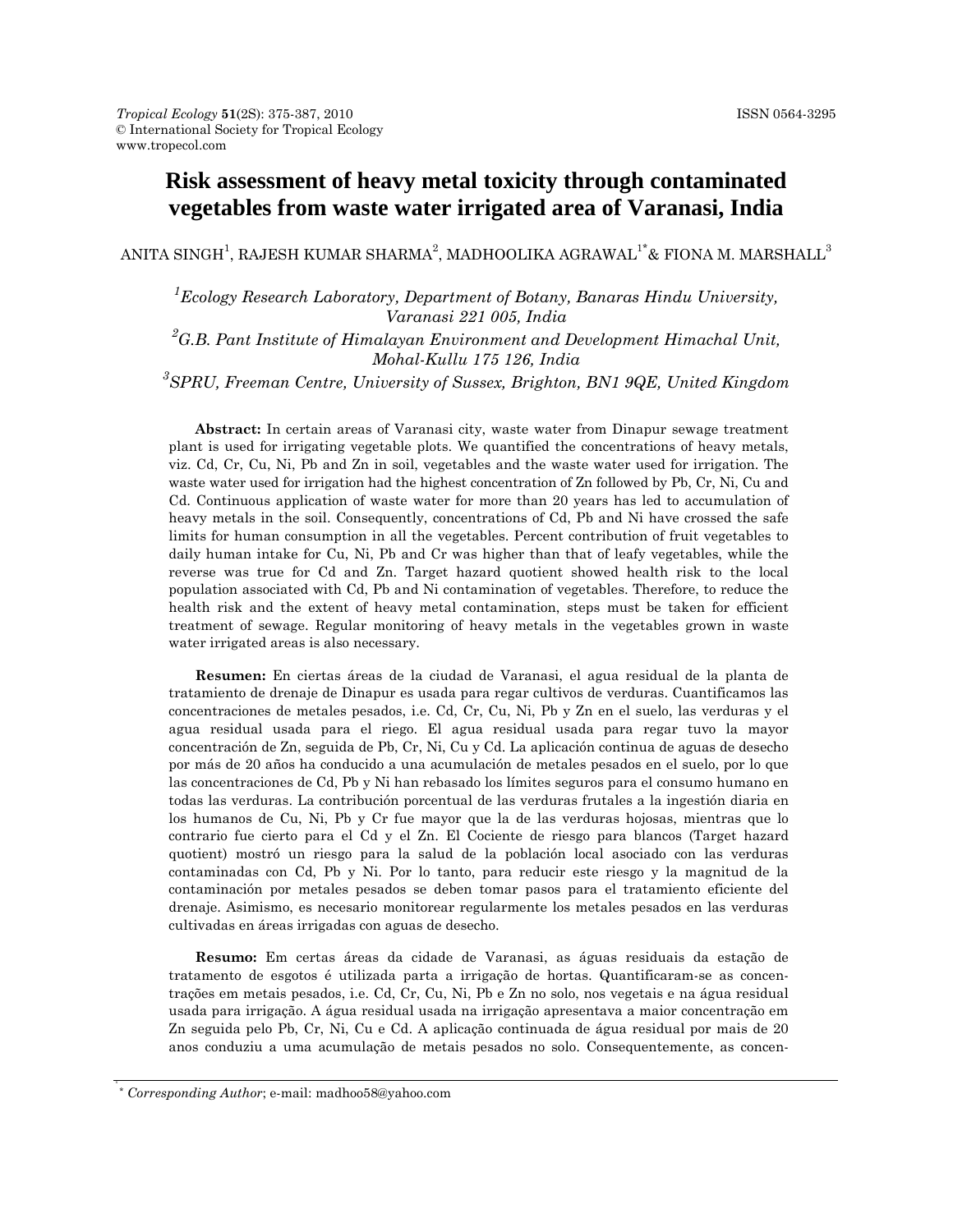trações de Cd, Pb e Ni ultrapassaram os limites de segurança para o consumo humano em todos os vegetais. A contribuição percentual dos frutos para a ingestão humana diária para Cu, Ni, Pb e Cr foi maior do que a das folhas, enquanto o reverso foi verdadeiro para o Cd e o Zn. O quociente do risco projectado mostrou riscos para a saúde da população associados com a contaminação dos vegetais em Cd, Pb e Ni. Assim, para reduzir os riscos para a saúde e a extensão da contaminação em metais pesados, são necessárias medidas para o tratamento eficiente dos esgotos. A monitorização regular dos metais pesados nos vegetais produzidos nas áreas irrigadas com águas residuais é também necessária.

**Key words:** Contamination, daily intake, heavy metal, health risk, target hazard quotient, waste water.

## **Introduction**

Long term waste water irrigation may lead to the accumulation of heavy metals in agricultural soils and plants. Food safety issues and potential health risks make this as one of the most serious environmental concerns (Cui *et al*. 2004). Vegetables accumulate heavy metals in their edible and non edible parts. Although some of the heavy metals such as Zn, Mn, Ni and Cu act as micro-nutrients at lower concentrations, they become toxic at higher concentrations. Health risk due to heavy metal contamination of soil has been widely reported (Eriyamremu *et al*. 2005; Muchuweti *et al*. 2006; Satarug *et al*. 2000). Crops and vegetables grown in soils contaminated with heavy metals have greater accumulation of heavy metals than those grown in uncontaminated soil (Marshall *et al*. 2007; Sharma *et al*. 2006, 2007). Intake of vegetables is an important path of heavy metal toxicity to human being. Bioavailability of Cd, Cu, Zn and Mn in the human gastrointestinal tract from the edible part of vegetables using an *in vitro* gastrointestinal (GI) extraction technique was assessed by Intawongse & Dean (2006). Lettuce and radish were found to be more responsible than other vegetables for the accumulation of heavy metals in humans through the edible portion (Intawongse & Dean 2006). Absorption capacity of heavy metals depends upon the nature of vegetables and some of them have a greater potential to accumulate higher concentrations of heavy metals than others.

Dietary intake of heavy metals through contaminated vegetables may lead to various chronic diseases. Duruibe *et al*. (2007) suggested that biotoxic effects of heavy metals depend upon the concentrations and oxidation states of heavy metals, kind of sources and mode of deposition. Severe exposure of Cd may result in pulmonary effects such as emphysema, bronchiolitis and alveolitis. Renal effects may also result due to subchronic inhalation of Cd (European Union 2002; Young 2005). Pb toxicity causes reduction in the haemoglobin synthesis, disturbance in the functioning of kidney, joints, reproductive and cardiovascular systems and chronic damage to the central and peripheral nervous systems (Ogwuegbu & Muhanga 2005). Higher concentration of Zn can cause impairment of growth and reproduction (Nolan 2003).

The present work deals with the quantification of heavy metal concentrations in soil and vegetables grown in a suburban area of Varanasi, a medium sized city of India, having long term uses of treated and untreated sewage water for irrigation. Health risk caused by the daily intake of heavy metals through contaminated vegetables was also assessed. In earlier studies at the same area, vegetable samples were collected once in a year to quantify the heavy metal concentrations (Sharma *et al*. 2006; Singh *et al*. 2004), whereas in the present study samplings were done through out the year and health risk was ascertained through calculation of different hazard quotients.

## **Materials and methods**

#### *Experimental site*

The experimental site covers the area around Dinapur sewage treatment plant (DSTP). Dinapur, a suburban area in the north east of Varanasi (25º 18' N latitude, 83º 01' E longitude and 76.19 m above the mean sea level) city, is situated in the eastern Gangetic plains of India (Fig. 1). Dinapur sewage treatment plant (DSTP) has a treatment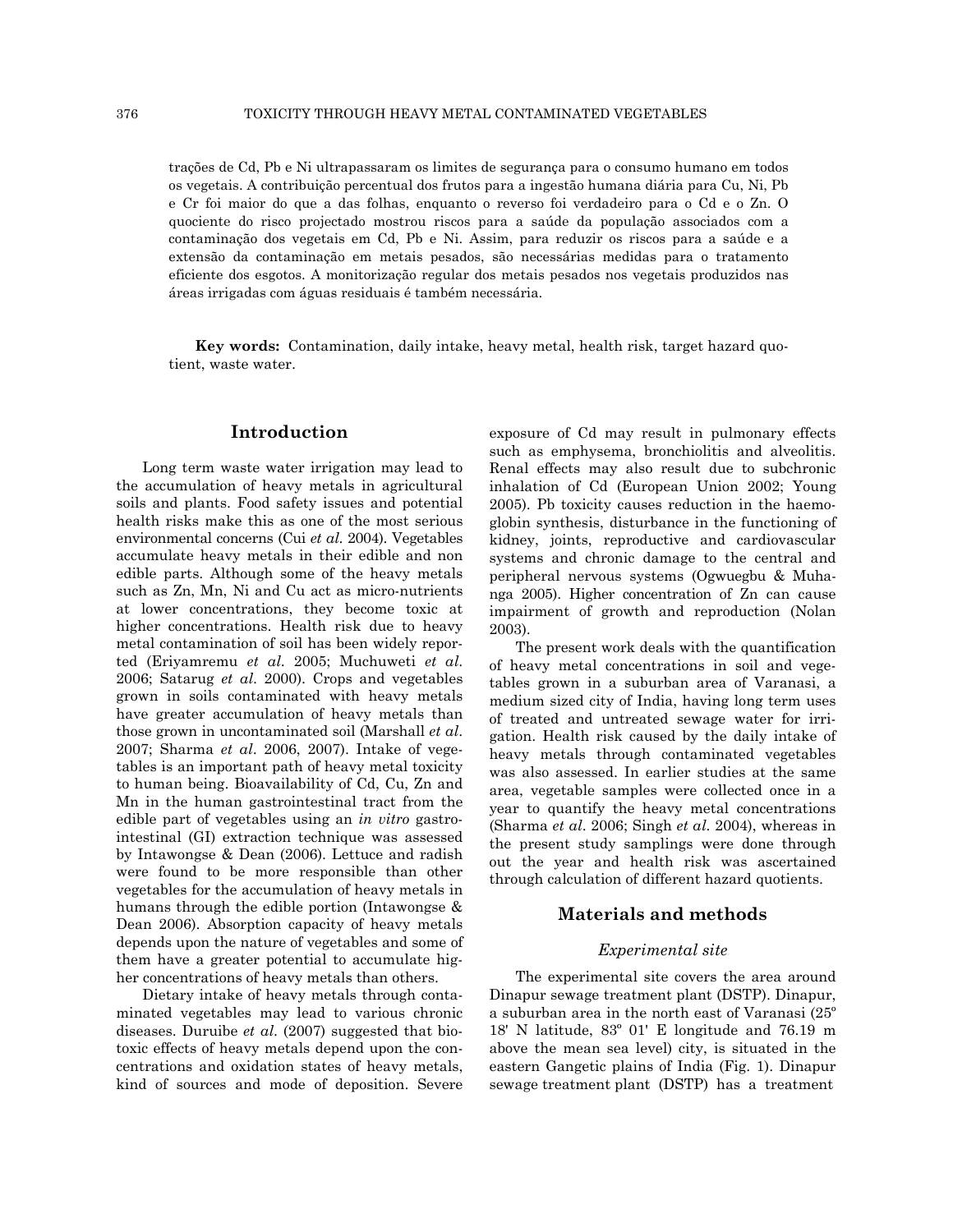

**Fig. 1.** Map of the study site. WWI: Waste water irrigated site; CWI: Clean water irrigated site.

capacity of 80 million litres per day (MLD) and is operating since 1994. Effluents from various small scale industries situated in the city are also discharged along with sewage for treatment at DSTP. Two areas following different irrigation sources were demarcated at the experimental site. Clean water from deep bore well is used for irrigation at clean water irrigated site designated as CWI, whereas waste water from DSTP is used for irrigation at the other site designated as WWI (Fig. 1). During power failures, untreated waste water from DSTP is also used for irrigation.

# *Soil, water and plant sampling*

Both clean and waste water samples used for irrigation were collected along with the blank (distilled water) in a 100 ml pre acid - washed polypropylene bottle and 1 ml of concentrated HNO3 was added to the sample to avoid microbial activity. Soil samples were collected in triplicate by digging out a monolith of 10 x 10 x 15 cm size from 5 different fields from CWI and WWI sites. Samples were air dried, crushed, passed through a 2 mm mesh sieve and stored at ambient temperature for analysis.

Edible parts of different vegetables were collected from the experimental sites. Leafy vegetables included palak (*Beta vulgaris* L. cv. All green), amaranthus (*Amaranthus caudatus* L.) and cabbage (*Brasssica oleracea* L. var. *capitata*). Inflorescence vegetable included cauliflower (*Brassica oleracea* L. var. *botrytis*). Fruit vegetables included lady's finger (*Abelmoschus esculentus* L.), brinjal (*Solanum melongena* L.), tomato (*Lycopersicon esculentum* L.), bottle gourd (*Lagenaria siceraria* Mol.), sponge gourd (*Luffa cylindrica* L.), bitter gourd (*Momordica charantia* L.), pumpkin (*Cucurbita maxima* Duch.), pointed gourd (*Tricosanthes*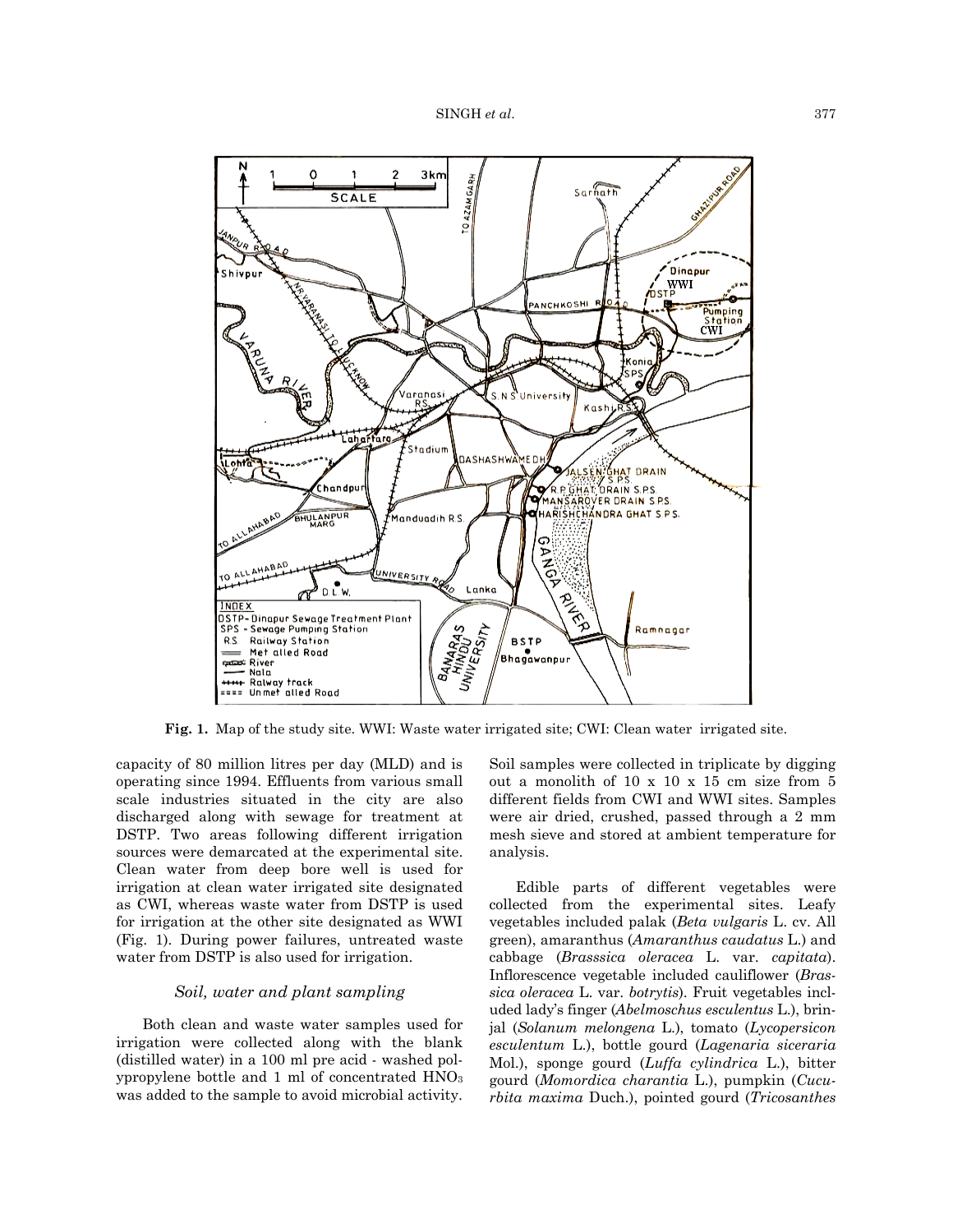*dioica* Roxb.) and root vegetable included radish (*Raphanus sativus* L.). These are major vegetables grown in the experimental area for own consumption of the farmers and for supply to retail and wholesale markets of Varanasi. Vegetables were collected randomly from 5 x 5 m area of five different fields, each from CWI and WWI sites at 15 d interval for one year from March 2004 to February 2005. Only edible portions of the test vegetables were collected. After washing with clean tap water to remove the soil particles, vegetable samples were oven dried at 80 ºC to constant weight. The dried samples were ground, passed through a 2 mm sieve and stored at room temperature before analysis.

#### *Heavy metal analysis*

For heavy metal extraction, 1 g dried sample of plant or soil was digested in 15 ml of  $HNO<sub>3</sub>$ ,  $H<sub>2</sub>SO<sub>4</sub>$ and HClO<sub>4</sub> mixture  $(5:1:1)$  at 80 °C until a transparent solution was obtained (Allen *et al*. 1986). Water samples (50 ml) were digested with 10 ml of concentrated  $HNO<sub>3</sub>$  at 80 °C until the solution became transparent (APHA 2005). These transparent solutions were then filtered through Whatman number 42 filter paper and diluted to 50 ml with distilled water. The concentrations of Cd, Cu, Pb, Zn, Ni and Cr in the filtrate were determined by using atomic absorption spectrophotometer (Model 2380, Perkin Elmer, Inc. Norwalk, CT, USA), fitted with a specific lamp of particular metal using appropriate drift blanks.

# *Quality control analysis*

Quality control measures were taken to assess contamination and reliability of data. Blank and drift standards (Sisco Research Laboratories Pvt. Ltd., India) were run after five determinations to calibrate the instrument. The coefficients of variation of replicate analysis were determined for precision of analysis; the variations were found to be less than 10 %. Precision and accuracy of analysis was assured through repeated analysis of samples against National Institute of Standard and Technology, Standard Reference Material (SRM 1570) for all the heavy metals. The results were found within  $\pm$  2 % of the certified values.

#### *Data analyses*

#### *Transfer factor (TF)*

Transfer factor (TF) was calculated to understand the extent of risk and associated hazard due to waste water irrigation and consequent heavy metal accumulation in edible portion of test vegetables following Cui *et al*. (2004):

TF= concentration of metal in edible part/concentration of metal in soil

*Daily intake rate (DIR)* 

Daily intake was calculated by the following equation:

 $\text{DIR} = (\text{C}_{\text{metal}} \times \text{D}_{\text{food intake}}) / \text{B}_{\text{average weight}}$ 

where, Cmetal, Dfood intake and Bavereage weight are the heavy metal concentrations in plants ( $\mu$ g g<sup>-1</sup>), daily intake of vegetables (kg person-1) and average body weight (kg person<sup>-1</sup>), respectively. The average daily vegetable intake rate was calculated by doing a survey in which 100 people having average body weight of 60 kg were asked for their daily intake of particular vegetable from the experimental site in each month of sampling (Ge 1992; Wang *et al*. 2005).

#### *Target hazard quotient (THQ)*

For the assessment of health risks through consumption of vegetables by the local inhabitants, THQ was calculated following the methodology described by USEPA (USEPA 2000). THQ was determined based on the formula given by Chien *et al*. (2002):

THQ= 10-3 (EFFDFIRC/ RFDWABTA)

where,  $E_F$  is exposure frequency (365 days year<sup>-1</sup>); ED is the exposure duration (70 years), equivalent to the average lifetime (Bennett *et al*. 1999); FIR is the food ingestion rate (g person $-1$  day $-1$ ); C is the metal concentration in food ( $\mu$ g g<sup>-1</sup>); R<sub>FD</sub> is the oral reference dose (mg  $kg^{-1}$  day<sup>-1</sup>); W<sub>AB</sub> is the average body weight  $(55.9 \text{ kg})$  and  $T_A$  is the average exposure time for noncarcinogens (365 days year-1 x number of exposure years, assuming 70 years in this study).

#### **Results and discussion**

#### *Levels of heavy metals in water and soil samples*

The concentration  $(\mu g \text{ ml-1})$  of heavy metals in waste water was highest for Zn followed by Pb, Cr, Ni, Cu and Cd. Heavy metal concentrations in clean irrigation water were below the detectable limits (Table 1). Rattan *et al*. (2005) have also found higher concentrations of heavy metals in sewage effluents as compared to the ground water. Many small scale industries such as dyeing, electroplating, metal surface treatment, fabric printing, battery and paints discharge their effluents in sewage water, which may be the cause of elevated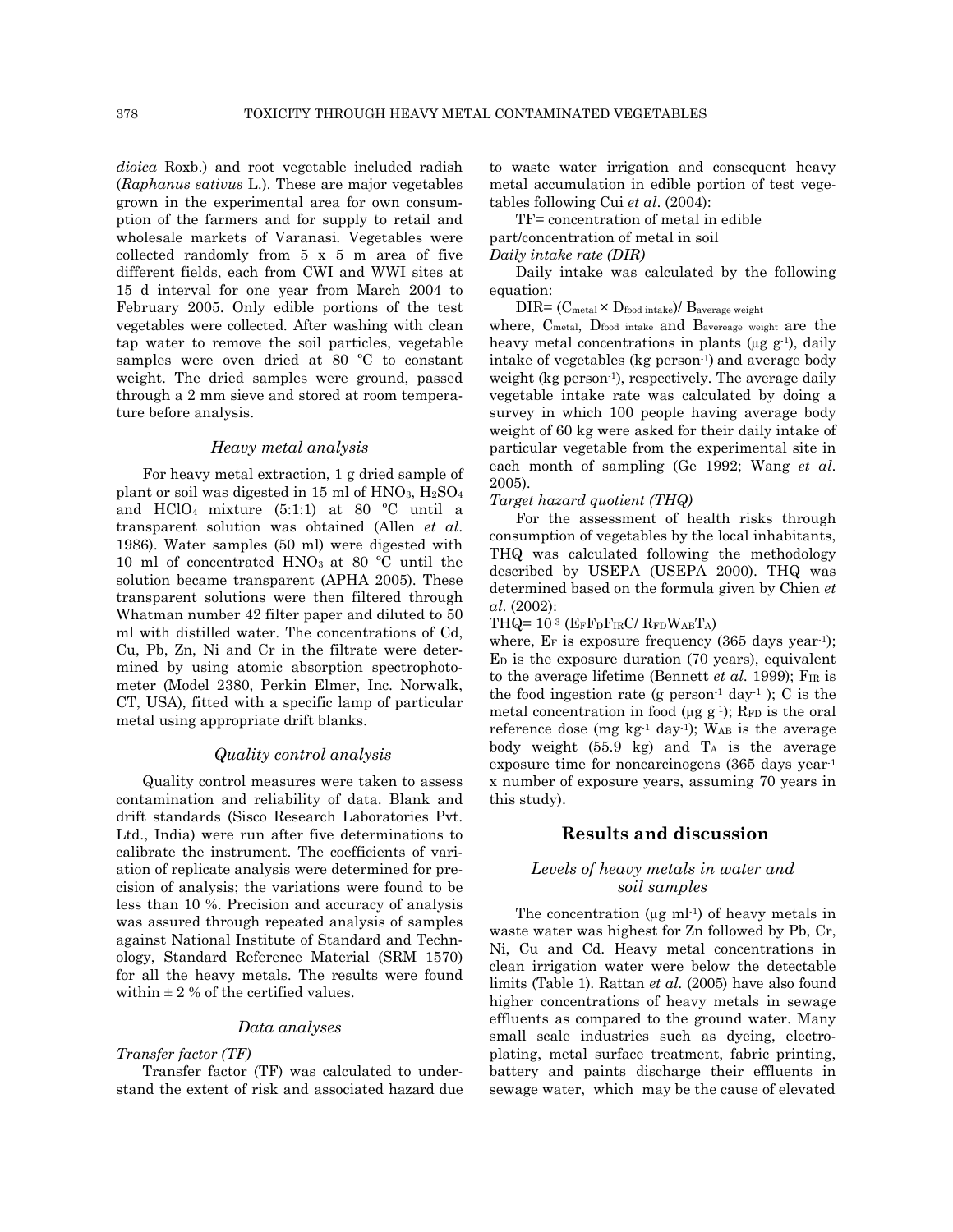| Heavy metals   |             |                 | Water           | Soil            |                 |  |
|----------------|-------------|-----------------|-----------------|-----------------|-----------------|--|
|                |             | Clean water     | Waste water     | Clean water     | Waste water     |  |
| C <sub>d</sub> | Mean        | Nd              | $0.016^{***}\,$ | 1.49            | $3.12***$       |  |
|                | SD          |                 | 0.002           | 0.094           | 0.190           |  |
|                | $Min - Max$ |                 | $0.010 - 0.034$ | $0.80 - 2.80$   | $1.80 - 4.80$   |  |
| Cu             | Mean        | 0.003           | $0.056***$      | 8.39            | $21.13***$      |  |
|                | SD          | 0.001           | 0.002           | 0.35            | 0.45            |  |
|                | $Min - Max$ | $0.001 - 0.004$ | $0.019 - 0.098$ | $6.00 - 12.00$  | $18.00 - 26.00$ |  |
| Pb             | Mean        |                 | $0.090***$      | 8.15            | 21.95***        |  |
|                | SD          | Nd              | 0.010           | 0.90            | 0.40            |  |
|                | $Min - Max$ |                 | $0.043 - 0.150$ | $15.00 - 17.60$ | $19.80 - 24.20$ |  |
| Zn             | Mean        | 0.009           | $0.130***$      | 44.19           | 58.13***        |  |
|                | SD          | 0.002           | 0.008           | 1.25            | 1.45            |  |
|                | $Min - Max$ | $0.002 - 0.013$ | $0.043 - 0.193$ | $37.90 - 51.00$ | $52.30 - 66.00$ |  |
| Ni             | Mean        |                 | $0.060***$      | 9.06            | 23.65***        |  |
|                | SD          | Nd              | 0.012           | 0.50            | 1.20            |  |
|                | $Min - Max$ |                 | $0.019 - 0.86$  | $7.00 - 12.29$  | $19.89 - 29.00$ |  |
| $_{\rm Cr}$    | Mean        |                 | $0.053***$      | 9.07            | 19.21           |  |
|                | SD          | Nd              | 0.005           | 0.45            | 0.60            |  |
|                | $Min - Max$ |                 | $0.033 - 0.090$ | $7.20 - 11.37$  | $17.56 - 22.00$ |  |

**Table 1.** The range ( $\mu$ g g<sup>-1</sup>) of heavy metals in water and soil of clean (CWI) and waste water (WWI) sites.

Nd = not detectable, Level of significance for the differences between WWI & CWI sites, \*\* = P  $\leq 0.01$ ; \*\*\* = P $\leq 0.001$ .

heavy metals in treated waste water of DSTP. The concentrations ( $\mu$ g ml<sup>-1</sup>) of Cd (0.02), Pb (0.0.09), Zn  $(0.13)$ , Ni  $(0.06)$  and Cr  $(0.05)$  in waste water recorded during the present study were lower than concentrations of Cd (0.03), Pb (0.26), Zn (0.30), Ni (0.070) and Cr (0.09) in waste water collected from Dinapur area earlier by Sharma *et al*. (2006). Concentrations of Cu, Zn, Pb, Ni and Cr in the waste water were below the permissible limits of heavy metals allowed in the irrigation water, but that of Cd was near the limit (FAO 1985; Pescod 1992).

Continuous application of treated and untreated sewage water to the soil led to higher concentrations of heavy metals in the soil at WWI site as compared to CWI site (Table 1). As compared to the values at CWI site, concentrations of heavy metals were higher by 109 % for Cd, 152 % for Cu, 25 % for Pb, 32 % for Zn, 161 % for Ni and 52.8 % for Cr (Table 1). Singh *et al*. (2004) also reported percent increment for the concentration of Cu by 40.29 %, Pb by 2.05 %, Zn by 41.42 % and Cr by 15.7 % in soil of Dinapur site irrigated by treated and untreated waste water of DSTP as compared to those in soil at clean water irrigated site.

Among all the heavy metals, Zn was found to be maximum and Cd was minimum (Table 1). Singh *et al*. (2004) and Sharma *et al*. (2007) have also found similar trends of highest and lowest concentrations of Zn and Cd in soil of Dinapur area. Mapanda *et al*. (2005) have reported maximum concentration ( $\mu$ g g<sup>-1</sup>) of 3.4 for Cd, 145 for Cu, 228 for Zn, 21 for Ni, 59 for Pb and 225 for Cr in the waste water irrigated soil of Harare, Zimbabwe. In the present study, the maximum concentrations for Cu, Pb, Zn and Cr were lower and for Cd and Ni were higher than the values reported by Mapanda *et al*. (2005). Not withstanding the above, all the heavy metals in the soil were below the permissible limits of Indian and EU standards at WWI site (Table 2). Continuous cultivation and regular absorption by plants, possibly keep the concentrations of heavy metals in soil within safe limits at WWI site.

#### *Levels of heavy metals in vegetables*

Heavy metal concentrations varied among different vegetables (Fig. 2), which may be attributed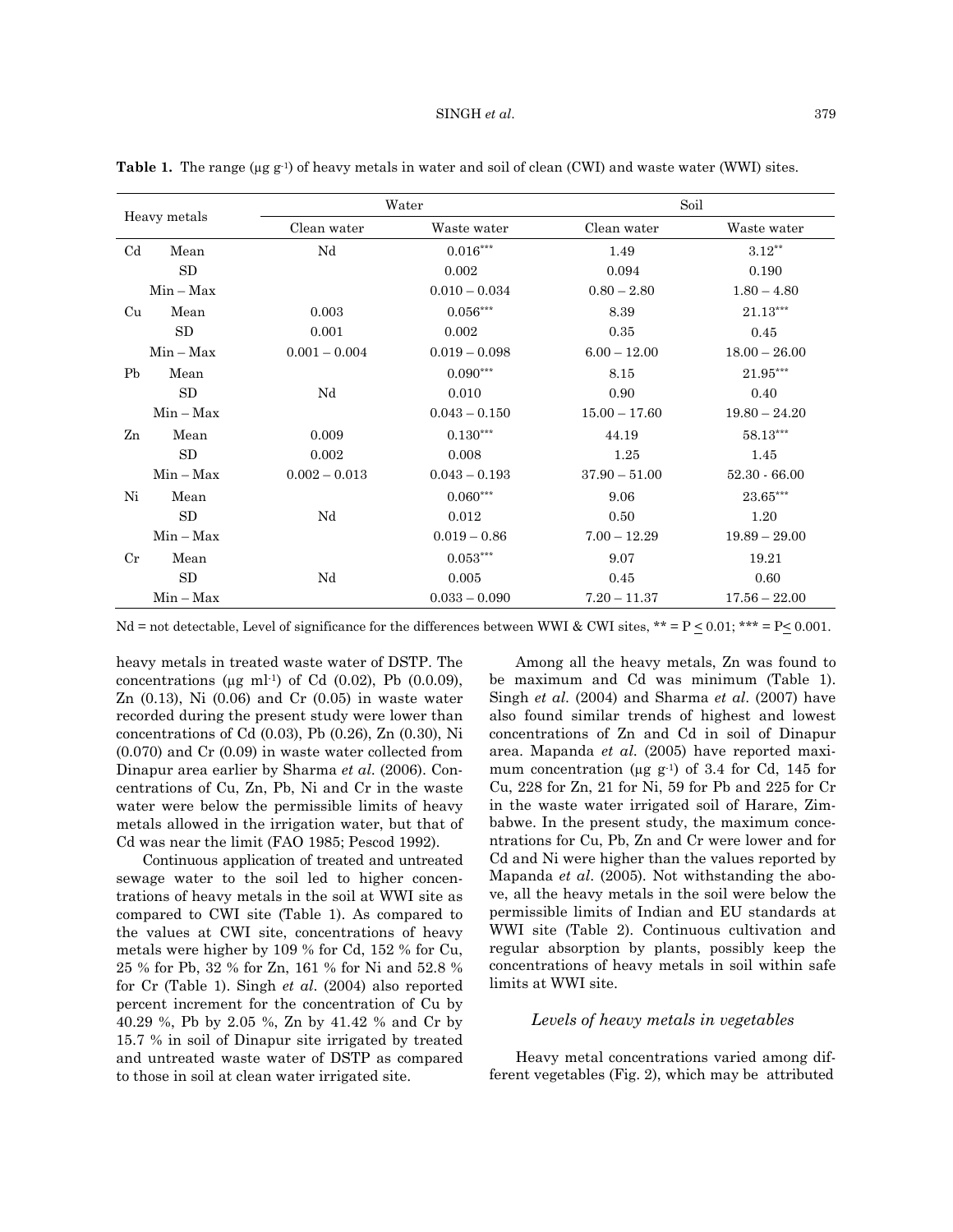| Sample                            | Standards                             | $_{\mathrm{Cd}}$ | Cu             | Pb      | Zn             | Mn             | Ni             | $_{\rm Cr}$    |
|-----------------------------------|---------------------------------------|------------------|----------------|---------|----------------|----------------|----------------|----------------|
| Soil $(\mu g g^{-1})$             | Indian Standard<br>(Awashthi 2000)    | $3-6$            | 135-270        | 250-500 | 300-600        | ٠              | 75-150         | $\blacksquare$ |
|                                   | WHO/FAO (2007)                        | ٠                | $\blacksquare$ | ٠       |                |                | $\blacksquare$ | $\blacksquare$ |
|                                   | European Union<br>Standards (EU 2002) | 3.0              | 140            | 300     | 300            | $\blacksquare$ | 75             | 150            |
| Water $((\mu g \text{ ml}^{-1}))$ | Indian Standard<br>(Awashthi 2000)    | 0.01             | 0.05           | 0.10    | 5.0            | 0.10           | $\blacksquare$ | 0.05           |
|                                   | FAO (1985)                            | 0.01             | 0.20           | 5.0     | 2.0            | 0.20           | 0.20           | 0.10           |
|                                   | European Union<br>Standards (EU 2002) |                  |                |         |                |                |                | $\blacksquare$ |
| Plant ( $\mu$ g g <sup>-1</sup> ) | Indian Standard<br>(Awashthi 2000)    | 1.5              | 30.0           | 2.5     | 50.0           | ٠              | 1.5            | 20.0           |
|                                   | <b>WHO/FAO (2007)</b>                 | 0.2              | 40.0           | 5.0     | 60.0           |                |                |                |
|                                   | Commission<br>regulation (EU 2006)    | 0.2              | $\blacksquare$ | 0.30    | $\blacksquare$ |                |                | $\blacksquare$ |

**Table 2.** Guideline for safe limits of heavy metals.

to differential absorption capacity of test vegetables for different heavy metals (Zurera *et al*. 1989). All the heavy metal concentrations were several fold higher in the vegetables at WWI site as compared to CWI site receiving clean water for irrigation (Fig. 2). Arora *et al*. (2008) have also found higher concentrations of heavy metals in radish, spinach, turnip, brinjal, cauliflower and carrot grown under waste water irrigation as compared to those at clean water irrigated site.

Among fruit vegetables, Zn concentration ( $\mu$ g g<sup>-1</sup>) was highest in lady's finger (122.3 - 132.7). The observed range of Zn concentration recorded during the present study was higher than the range (1.3 - 3.7 µg g-1) reported by Sridhara Chary *et al*. (2008) for lady's finger grown in waste water irrigated areas of Hyderabad, Andhra Pradesh. Sharma *et al*. (2006), however, have reported similar ranges (127.30 - 132.70) for lady's finger collected from the agricultural field of Dinapur area during late autumn. The concentration of Cu was found maximum  $(17.94 \mu g g^{-1})$  in tomato (Fig. 2). As compared to Cu concentration recorded in tomato at WWI site, Liu *et al*. (2006) found several fold higher concentration (201.75  $\mu$ g g<sup>-1</sup>) in tomato collected from waste water irrigated area of Zhengzhou city, China. The range of Cd concentration in brinjal (1.55 - 13.80  $\mu$ g g<sup>-1</sup>) recorded in this study was higher than the range (1.10 - 9.20 µg g-1) reported by Sharma *et al*. (2006) from Dinapur area and Radwan & Salama (2006) 0.008 - 0.034  $\mu$ g g<sup>-1</sup> from Egyptian market. The ranges of Zn and Cu concentrations were 9.00 - 30.05  $\mu$ g g<sup>-1</sup> and 4.55 - 17.00  $\mu$ g g<sup>-1</sup>, respectively in bottle gourd and  $1.40 - 1.70$  µg g<sup>-1</sup> and 4.60 - 5.55  $\mu$ g g<sup>-1</sup>, respectively in bitter gourd (Fig. 2). The concentrations of Zn and Cu obtained during the present study were lower than those collected from agricultural field receiving treated tannery waste water for irrigation at Jajmau, Kanpur (Sinha *et al*. 2006).

Among leafy vegetables (palak, cabbage and amaranthus), range of Ni concentration was highest in palak (10.45 - 39.25  $\mu$ g g<sup>-1</sup>). These values were higher than the range  $(5.55 - 15.00 \,\mu g \,g^{-1})$  reported by Sharma *et al*. (2006) in palak from Dinapur area as well as the range  $(0.2 - 3.0 \,\mu g \,\text{g}^{-1})$  in palak from waste water irrigated areas of Hyderabad reported by Sridhara Chary *et al*. (2008). In cabbage and amaranthus, concentrations of Zn, Cr, Cu, Ni and Pb were higher during the present study as compared to those obtained by Sridhara Chary *et al*. (2008). The present concentration (µg g-1) of 2.19 for Cd, 12.20 for Pb, 3.69 for Cr and 13.75 for Cu in radish were lower than the values obtained for radish collected from a suburban area of Zhengzhou city, Henan Province, China (Liu *et al*. 2006). Khan *et al*. (2008) have reported higher concentrations of Cd, Cr, Cu, Ni and Pb in radish plants grown at waste water irrigated areas of Beijing than the clean water irrigated ones.

Among all the heavy metals, Zn concentration was maximum and Cd was minimum in all the vegetables. Radwan & Salama (2006) have also found highest concentration of Zn and lowest of Cd in vegetables collected from Egyptian markets. Due to variations in absorption of metals in plants through roots and their further translocation within the plant parts, edible parts of vegetables showed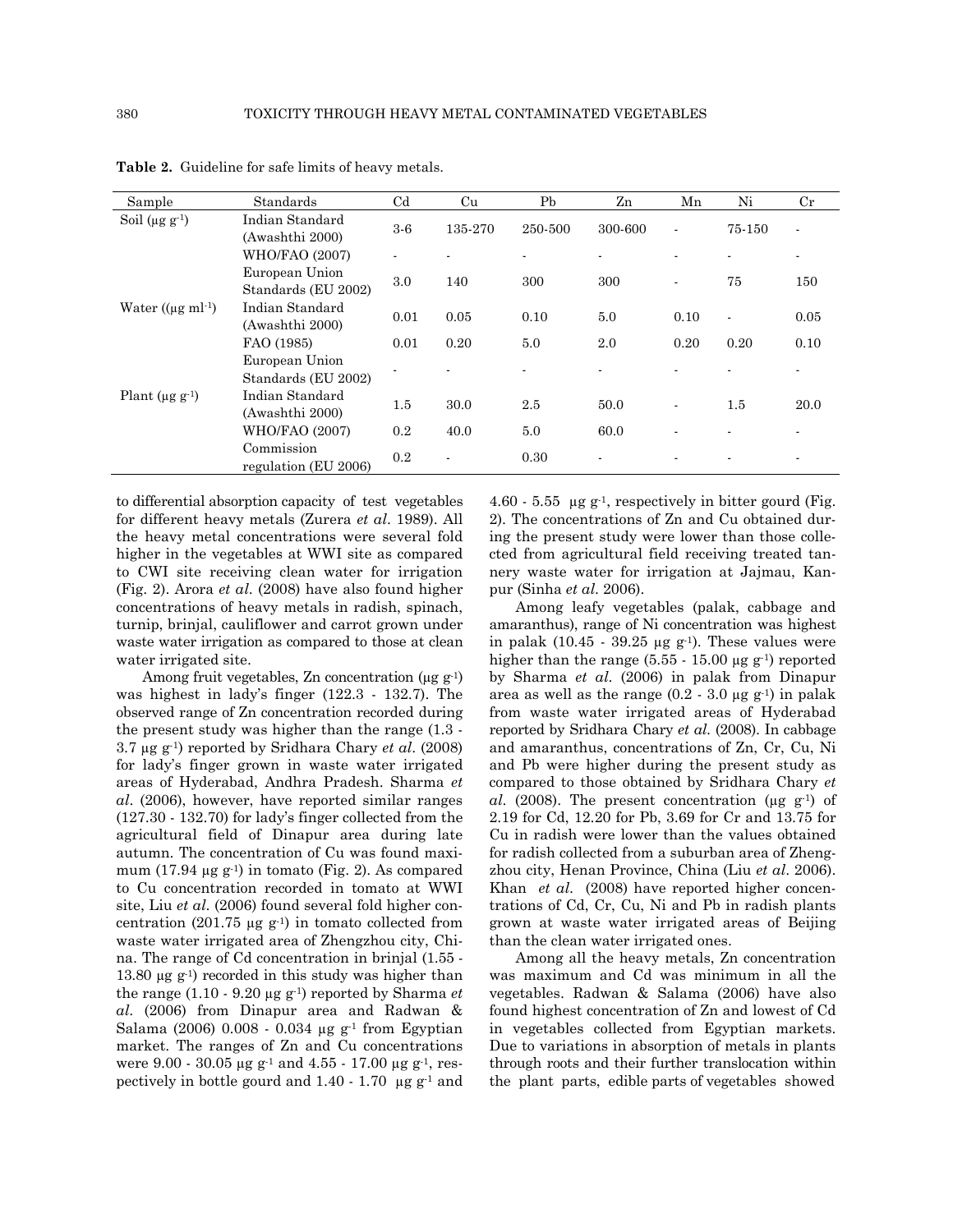

**Fig. 2.** Mean concentrations of heavy metals (µg g<sup>-1)</sup> in different vegetables, CW = clear water, WW = waste water.

variations in heavy metal concentrations (Vousta *et al*. 1996).

When the present concentrations of metals were compared with permissible limits of Indian Standard (Awashthi 2000) and safe limits given by WHO/FAO (WHO/ FAO 2007), it was found that at WWI site Cd, Pb and Ni concentrations were higher in all the vegetables, whereas Zn concentration was higher in lady's finger and cabbage. The present concentration of Cd and Pb were also higher in all the vegetables as compared to the safe limits given by commission regulation (EU 2006) (Table 2).

#### *Transfer factor*

At control site (CWI), transfer factor for all the metals was lower as compared to waste water

irrigated site (WWI) except for Cu (Table 3). Among different metals, Cd showed maximum values for transfer factor, which ranged from 0.61 (cauliflower) to 2.96 (cabbage) at WWI site and it was minimum for Cr, ranging from 0.073 (bitter gourd) to 0.356 (bottle gourd). Transfer factor for Cu, Pb, Zn and Ni was highest for lady's finger (2.08) followed by cauliflower (1.12), cabbage (1.36) and brinjal (0.890) (Table 3). Variations in transfer factor among different vegetables may be attributed to differences in the concentration of metals in the soil and differences in element uptake by different vegetables (Cui *et al*. 2004; Zheng *et al*. 2007). Among all the vegetables, transfer factor of Cd was highest except for radish and tomato at WWI site, which showed that Cd is more mobile than other metals. Lokeshwari & Chandrappa (2006) have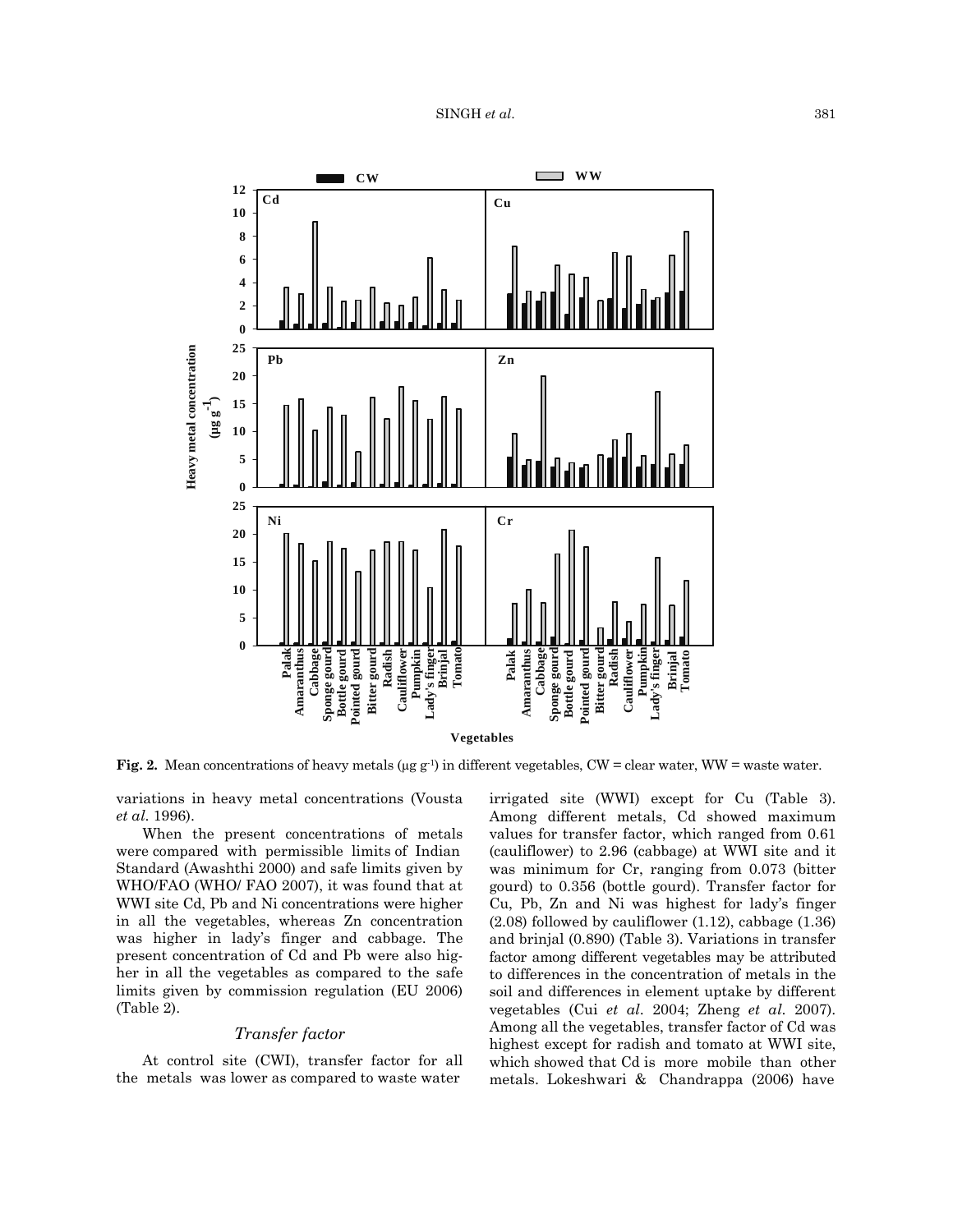|               | i<br>i                                                       |
|---------------|--------------------------------------------------------------|
|               |                                                              |
|               | $\frac{1}{2}$                                                |
|               | Ī,                                                           |
|               | I,                                                           |
|               |                                                              |
|               | I.                                                           |
|               | í                                                            |
| $\frac{1}{2}$ | l                                                            |
| ļ<br>j        | í<br>í<br>ī<br>Í<br>İ<br>֘֒<br>Ę                             |
|               | i<br>ĺ<br>¢<br>١<br>q<br>abl<br>$\frac{1}{2}$<br>7<br>É<br>l |

|               |            | <u>ट</u> |            | ්     |                | Êb    |              | Zn    |                | Ä     |              | Ĵ     |
|---------------|------------|----------|------------|-------|----------------|-------|--------------|-------|----------------|-------|--------------|-------|
| Vegetables    | <b>CWI</b> | WWI      | <b>CAN</b> | WWI   | UND            | WWI   | E            | WWI   | <b>CWI</b>     | WWI   | E            | WWI   |
| Palak         | 0.392      | 0.996    | 0.690      | 0.641 | 0.061          | 0.673 | 0.421        | 0.660 | 0.054          | 0.827 | 0.070        | 0.194 |
| Cabbage       | 0.288      | 2.959    | 0.445      | 0.261 | 0.018          | 0.460 | 0.445        | 1.358 | 0.034          | 0.575 | 0.034        | 0.175 |
| Amaranthus    | 0.379      | 0.919    | 0.621      | 0.344 | 0.056          | 0.673 | 0.326        | 0.317 | 0.041          | 0.669 | 0.031        | 0.229 |
| Brinjal       | 0.297      | 1.257    | 0.723      | 0.565 | 0.037          | 0.714 | 0.319        | 0.411 | 0.058          | 0.890 | 0.053        | 0.200 |
| Sponge gourd  | 0.454      | 1.440    | 0.915      | 0.523 | 0.117          | 0.544 | 0.320        | 0.337 | 0.057          | 0.693 | 0.068        | 0.146 |
| Bottle gourd  | 0.043      | $-1.05$  | 0.105      | 0.457 | 0.015          | 0.581 | 0.082        | 0.300 | 0.023          | 0.688 | 0.004        | 0.356 |
| Pumpkin       | 0.515      | 1153     | 0.587      | 0.341 | 0.515          | 0.700 | 0.295        | 0.355 | 0.050          | 0.656 | 0.049        | 0.196 |
| Lady's finger | 0.060      | 0.904    | 0.340      | 2.083 | 0.060          | 0.904 | 0.340        | 2.083 | 0.037          | 0.375 | 0.030        | 0.355 |
| Pointed gourd | 0.218      | 0.650    | 0278       | 0.425 | 0.034          | 0.242 | 0.107        | 0.289 | 0.024          | 0.488 | 0.014        | 0.273 |
| Bitter gourd  | ž          | 1.140    | ž          | 0.202 | $\overline{Z}$ | 0.726 | $\mathbb{Z}$ | 0.395 | $\overline{z}$ | 0.656 | $\mathbb{E}$ | 0.073 |
| Tomato        | 0.230      | 0.684    | 0.687      | 0.726 | 0.074          | 0.643 | 0.375        | 0.514 | 0.085          | 0.782 | 0.085        | 0.304 |
| Radish        | 0.316      | 0.670    | 0.568      | 0.628 | 0.075          | 0.589 | 0.470        | 0.610 | 0.071          | 0.803 | 0.069        | 0.230 |
| Cauliflower   | 0.279      | 0.610    | 0.391      | 0.597 | 0.090          | 1.116 | 0.474        | 0.657 | 0.059          | 0.811 | 0.077        | 0.115 |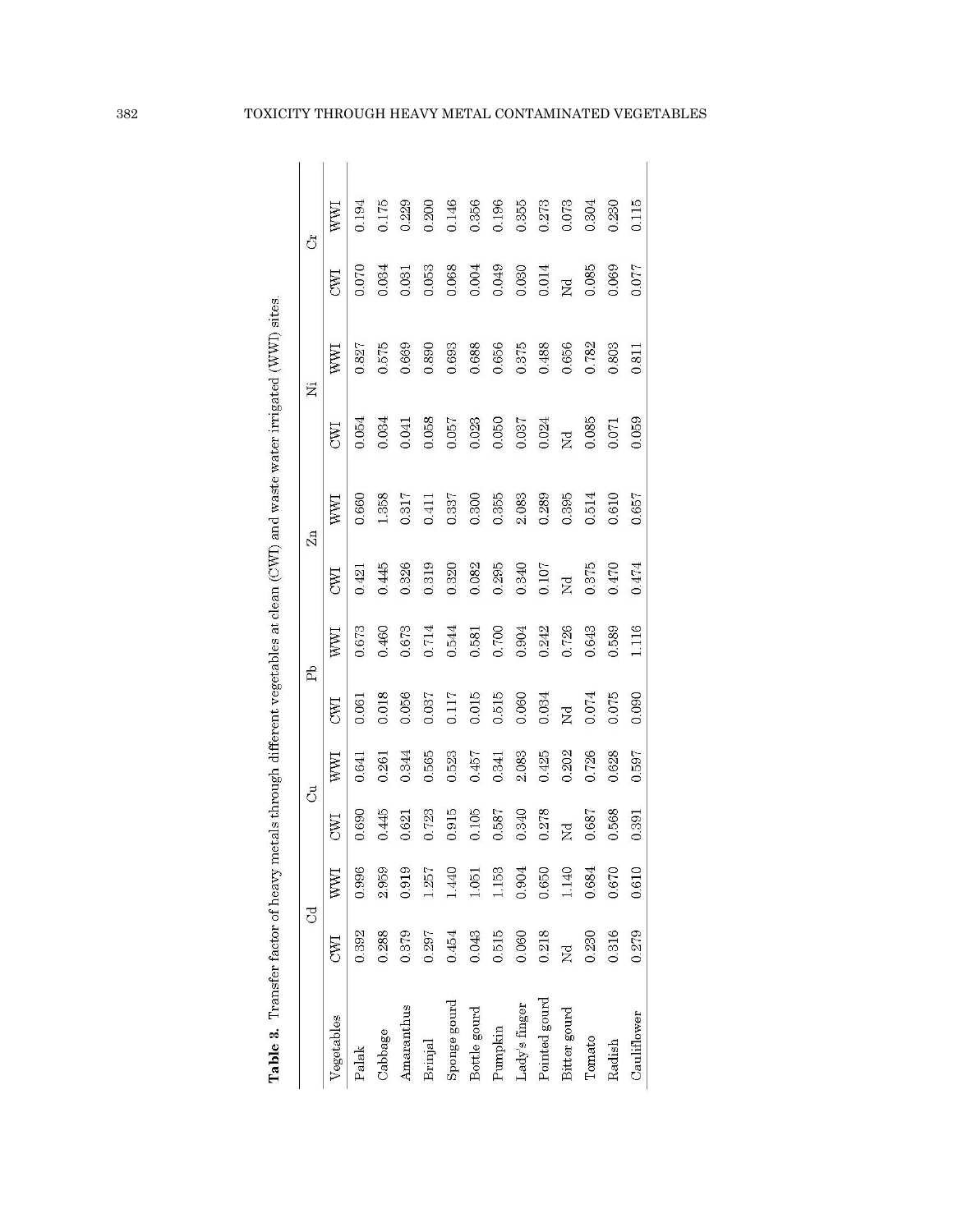#### SINGH *et al.* 383

| Vegetables        | C <sub>d</sub> | Cu     | Pb     | Zn      | Ni     | $_{\rm Cr}$ |
|-------------------|----------------|--------|--------|---------|--------|-------------|
| Palak             | 98.92          | 416.50 | 415.18 | 1091.71 | 560.94 | 103.34      |
| Brinjal           | 36.96          | 152.59 | 185.23 | 270.90  | 235.56 | 37.98       |
| Sponge gourd      | 52.53          | 172.57 | 158.66 | 302.38  | 272.22 | 116.51      |
| Amaranthus        | 79.80          | 188.24 | 409.52 | 515.30  | 483.57 | 125.12      |
| Radish            | 12.21          | 76.41  | 67.82  | 186.97  | 103.33 | 20.51       |
| Cauliflower       | 23.26          | 150.77 | 299.48 | 442.78  | 216.31 | 23.68       |
| Bottle gourd      | 26.86          | 115.10 | 136.73 | 188.23  | 187.37 | 123.50      |
| Pumpkin           | 34.21          | 93.54  | 192.73 | 301.52  | 218.28 | 41.90       |
| Lady's finger     | 58.61          | 54.91  | 202.74 | 1228.30 | 99.93  | 66.14       |
| Pointed gourd     | 12.73          | 48.30  | 34.60  | 84.28   | 71.07  | 41.93       |
| Cabbage           | 126.96         | 89.83  | 140.25 | 1098.85 | 208.31 | 50.42       |
| Bitter gourd      | 26.75          | 38.00  | 120.88 | 174.50  | 128.50 | 11.50       |
| Tomato            | 18.35          | 137.11 | 107.90 | 237.73  | 135.52 | 40.83       |
| PTDI <sup>*</sup> | 60             | 300    | 214    | 60      | ٠      |             |

**Table 4**. Daily intake rate (g person-1day-1) of heavy metals through consumption of contaminated vegetables.

\* Joint FAO/WHO Expert Committee on Food Additives, 1999; PTDI; Potential tolerable daily intake.

**Table 5.** Target hazard quotient for different heavy metals due to consumption of vegetables collected from WWI site.

| Vegetables    | C <sub>d</sub> | Cu   | Pb   | Zn   | Ni   | $_{\rm Cr}$ |
|---------------|----------------|------|------|------|------|-------------|
| Palak         | 5.87           | 2.60 | 2.38 | 2.38 | 9.44 | 0.004       |
| Brinjal       | 2.02           | 0.86 | 0.36 | 0.36 | 4.11 | 0.001       |
| Sponge gourd  | 3.15           | 0.85 | 0.35 | 0.35 | 4.23 | 0.010       |
| Amaranthus    | 4.00           | 0.56 | 0.56 | 0.56 | 7.35 | 0.007       |
| Radish        | 0.45           | 0.44 | 0.35 | 0.35 | 1.60 | 0.001       |
| Cauliflower   | 0.78           | 0.82 | 0.94 | 0.94 | 3.38 | 0.001       |
| Bottle gourd  | 1.11           | 0.51 | 0.18 | 0.18 | 2.70 | 0.016       |
| Pumpkin       | 1.53           | 0.29 | 0.40 | 0.40 | 3.11 | 0.002       |
| Lady's finger | 5.99           | 0.13 | 4.68 | 4.68 | 0.87 | 0.005       |
| Pointed gourd | 0.53           | 0.19 | 0.08 | 0.08 | 0.82 | 0.004       |
| Cabbage       | 19.54          | 0.24 | 4.88 | 4.88 | 2.63 | 0.002       |
| Bitter gourd  | 1.59           | 0.08 | 0.23 | 0.23 | 1.83 | 0.000       |
| Tomato        | 0.73           | 1.03 | 0.41 | 0.41 | 2.00 | 0.002       |

reported that Cd is retained less strongly by the soil and hence it is more mobile than other metals.

## *Daily intake rate*

The degree of toxicity of heavy metals to human being depends upon their daily intake. Heavy metals intake through consumption of vegetables grown in Dinapur area showed large variations (Table 4). The standard of FAO/WHO (1999) has established a reference value for tolerable daily intake. Our estimated daily intake rate for all the metals were below the tolerable daily intake rates except for Cd in palak, amaranthus and cabbage and for Pb in palak and amaranthus. Radwan & Salama (2006) and Khan *et al*. (2008) have also observed no risk due to consumption of common foodstuff grown under waste water irrigated areas. In the present study, Cd is mainly responsible for causing human health risk. Zheng *et al*.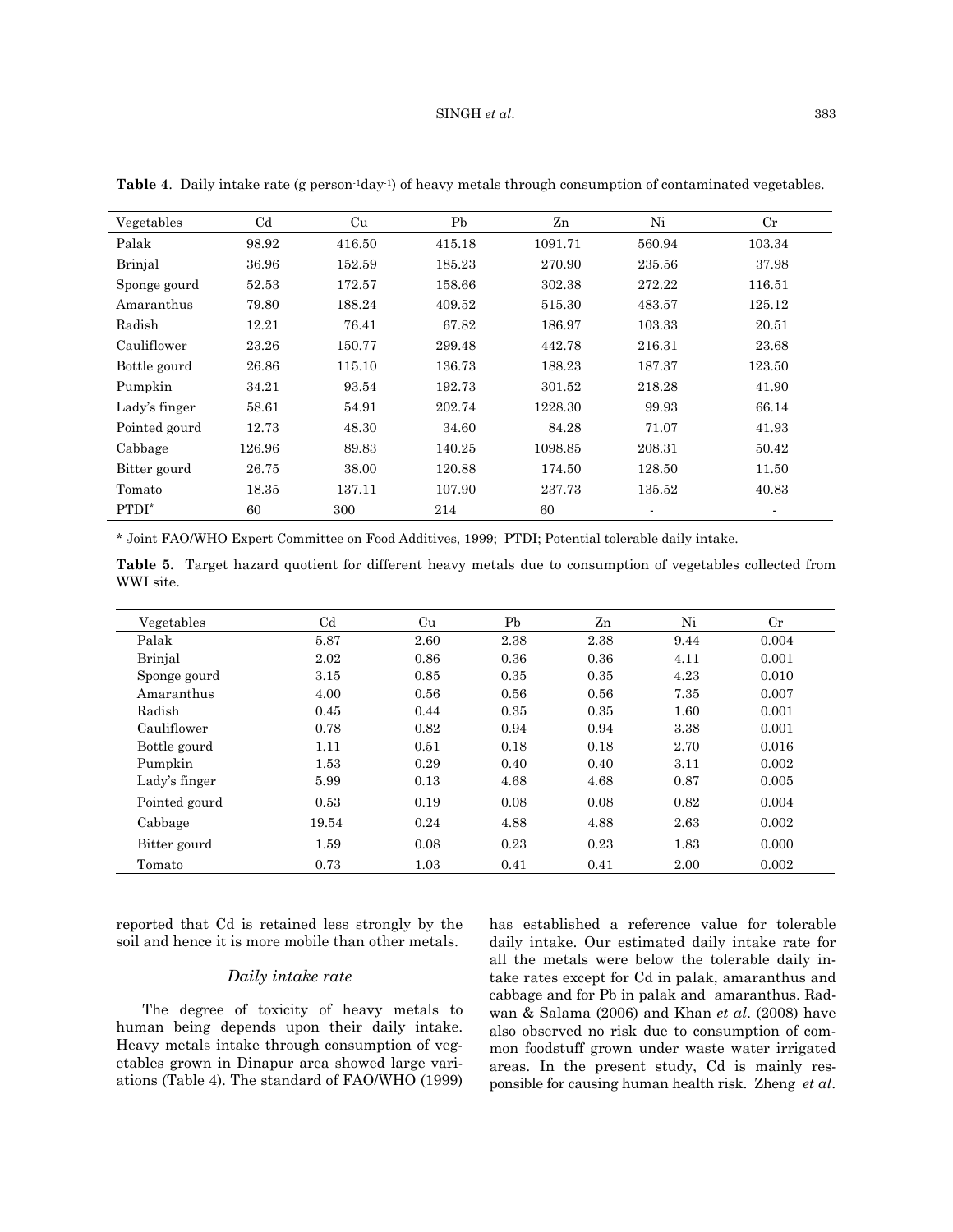

**Fig. 3.** Percent contribution of vegetables to daily intake of heavy metals.

(2007) have observed that daily intake of Cd was higher than the tolerable daily intake limit around Huludao Zinc Plant, thus causing a threat to the inhabitants of the area.

Percent contribution of heavy metals by vegetables in daily intake varied with the edible part of vegetables (Fig. 3). Fruit vegetables showed highest contribution to the daily intake of Cu, Pb, Ni and Cr, whereas Cd and Zn were maximally contributed by leafy vegetables (Fig 3). Higher availability of fruit and leafy vegetables during the sampling period in the study area may also be contributing to the higher percentages of daily intake of heavy metals in humans.

# *Target hazard quotient (THQ)*

The results of target hazard quotient calculations showed that Cd, Pb and Ni contamination in plants had potential to pose health risk to the local population (Table 5). Cd THQ was more than 1 in most of the vegetables except for radish, cauliflower, pointed gourd and tomato. Pb THQ was more than 1 in palak, lady's finger and cabbage, whereas for Ni it was higher in all except lady's finger and pointed gourd (Table 5). Higher THQ for Cd and Pb were also reported by Zheng *et al*. (2007) in vegetables collected from Huludao Zinc Plant in Huludao City, China. Higher THQ for Cd and Pb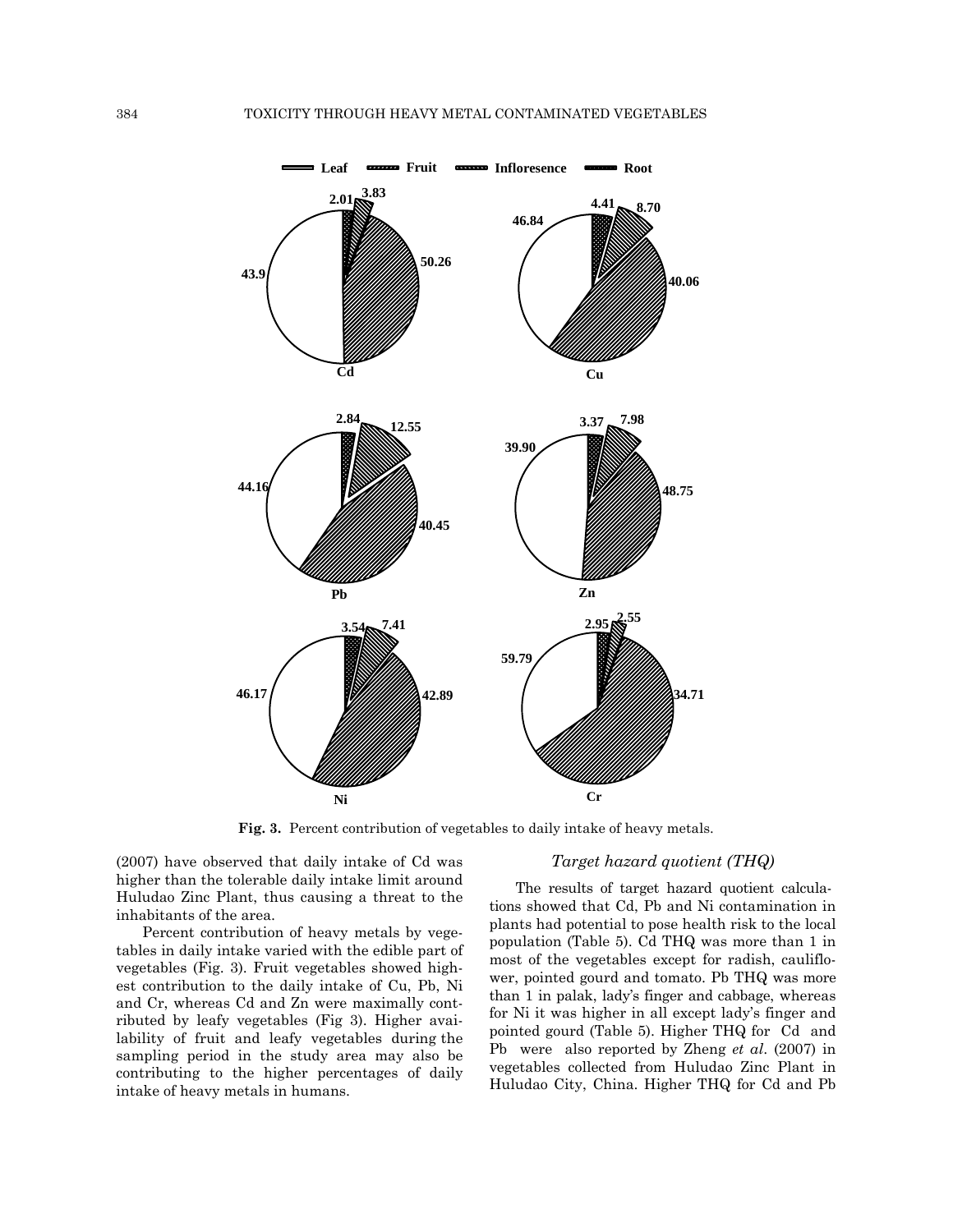in an area near a lead (Pb) and antimony (Sb) smelter in Nanning, China, was also reported by Cui *et al.* (2004). For Cu, the values of THQ were more than 1 in palak and for Zn in palak, lady's finger and cabbage (Table 5). Consumption of such vegetables may have a risk to the local population due to higher target hazard quotient. In the present study, Cr is least responsible for causing risk to the local population as the value of THQ was below 1 for all the vegetables (Table 5 ).

#### **Conclusions**

Waste water irrigation led to the accumulation of heavy metals in soil and consequently into the vegetables. Heavy metal concentrations varied among the test vegetables, which reflect the differences in their uptake capabilities and their further translocation to edible portion of the plants. Cd, Pb and Ni concentrations were above the national and international permissible limits in all the vegetables. Target hazard quotient of heavy metals also suggests that Cd, Pb and Ni contamination in most of the test vegetables had potential for human health risk due to consumption of plants grown in the area having long term uses of treated and untreated waste water for irrigation. Percent contribution to daily intake rate of Cu, Ni, Pb and Cr was higher by fruit vegetables, whereas that of Cd and Zn was higher by leafy vegetables. Consumption of these vegetables with elevated levels of heavy metals may lead to high level of body accumulation causing related health disorders. Thus regular monitoring of heavy metal contamination in the vegetables grown at waste water irrigated area is necessary and consumption of contaminated vegetables should be avoided in order to reduce the health risk caused by taking the contaminated vegetables. The waste water treatment technology should involve steps to remove heavy metals causing risk to human health.

## **Acknowledgements**

The authors A. Singh and R. K. Sharma are thankful to Center of Advanced Study in Botany, BHU and CSIR, New Delhi, for providing Senior Research Fellowships. The present research work is an output of collaborative research project entitled 'Contaminated irrigation water and food safety for the urban and periurban poor: appropriate measure for monitoring and control from field research in India and Zambia' funded by Department for International Development (DFID), U.K., for the benefit of developing countries (En-Kar R8160).

#### **References**

- Allen, S.E., H.M. Grimshaw & A.P. Rowland. 1986. Chemical analysis. pp. 285-344. *In*: P.D. Moore & S.B. Chapman (eds.) *Methods in Plant Ecology*. Blackwell Scientific Publication, Oxford, London.
- APHA (American Public Health Association). 2005. *Standard Methods for the Examination of Water and Waste Water*. American Public Health Association, Washington, DC.
- Arora, M., K. Bala, S. Rani, A. Rani, B. Kaur & N. Mittal. 2008. Heavy metal accumulation in vegetables irrigated with different water sources. *Food Chemistry* **111**: 811-815.
- Awashthi, S.K. 2000. *Prevention of Food Adulteration Act no 37 of 1954.* Central and State Rules as Amended for 1999, Ashoka Law House, New Delhi.
- Bennett, D.H., W.E. Kastenberg & T.E. McKoe. 1999. A multimedia multiple pathway risk assessment of atrazine: the impact of age differentiated exposure including joint uncertainty and variability. *Reliability Engineering and System Safety* **63**: 185-198.
- Chien, L.C., T.C. Hung, K.Y. Choang, C.Y. Yeh, P.J. Meng & M.J. Shieh. 2002. Daily intake of TBT, Cu, Zn, Cd and As for fishermen in Taiwan. *Science of the Total Environment* **285**: 177-185.
- Cui, Y.J., Y.G. Zhu, R.H. Zhai, D.Y. Chen, Y.Z. Huang, Y. Qui & J.Z. Liang. 2004. Transfer of metals from near a smelter in Nanning, China. *Environmental International* **30**: 785-791.
- Duruibe, J.O., M.D.C. Ogwuegbu & J.N. Egwurugwu. 2007. Heavy metal pollution and human biotoxic effects. *International Journal of Physical Sciences* **2**: 112-118.
- Eriyamremu, G.E., S.O. Asagba, A. Akpoborie & S.I. Ojeaburu. 2005. Evaluation of lead and cadmium levels in some commonly consumed vegetables in the Niger-Delta oil area of Nigeria. *Bulletin of Environmental Contamination and Toxicology* **75**: 278- 283.
- European Union. 2002. *Heavy Metals in Wastes, European Commission on Environment* (http: //ec.e uropa.eu/environment/waste/studies/pdf/heavy meta ls report.pdf ).
- EU. 2006. Commission regulation (EC) No. 1881/2006 of 19 December 2006 setting maximum levels for certain contaminants in foodstuffs. *Official Journal of European Union* L364/5.
- FAO. 1985. *Water Quality for Agriculture*. Paper No. 29 (Rev. 1) UNESCO, Publication, Rome.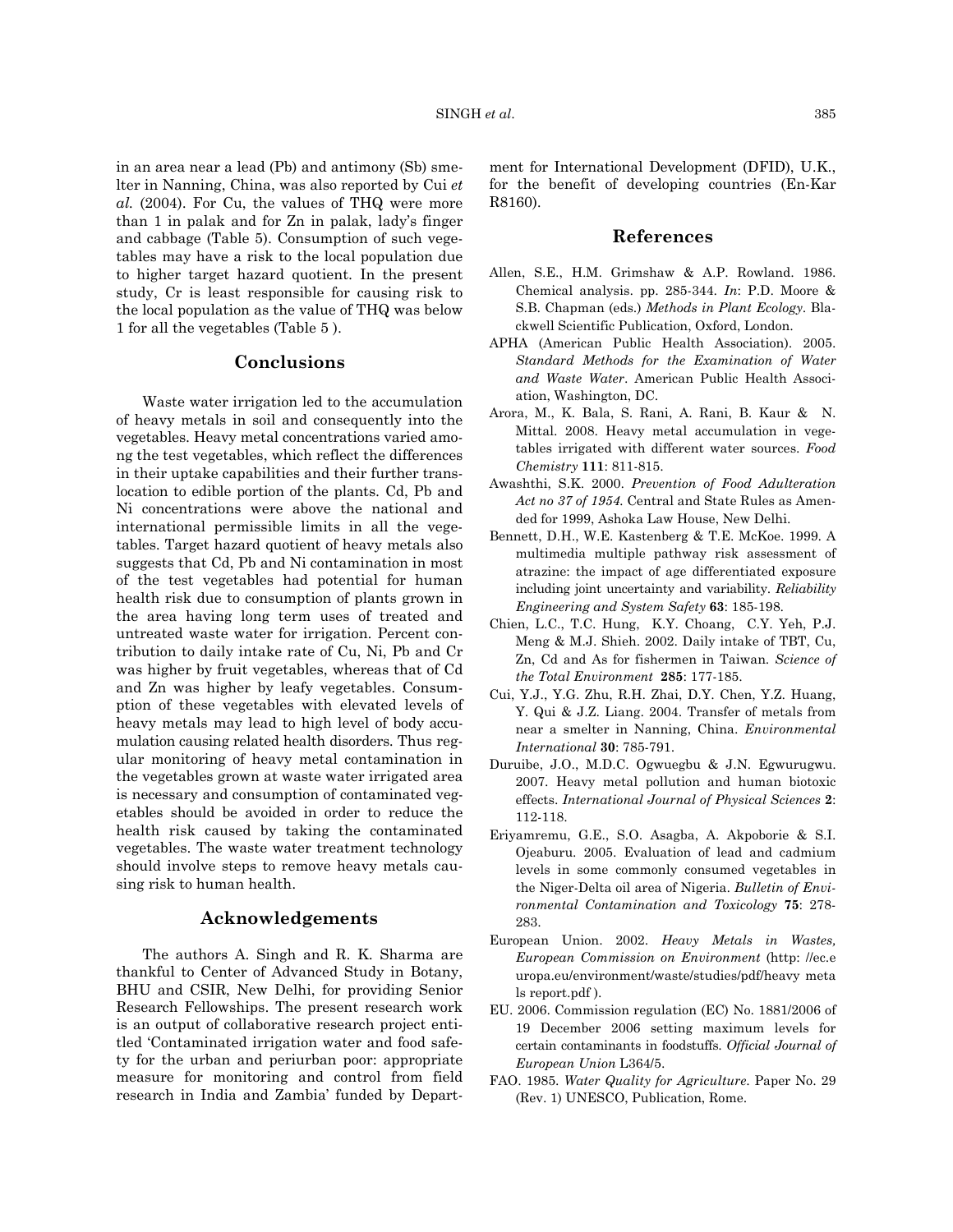- Ge, K.Y. 1992. *The Status of Nutrient and Meal of Chinese in the 1990s*. Beijing People's Hygiene Press.
- Intawongse, M. & J.R. Dean. 2006. Uptake of heavy metals by vegetable plants grown on contaminated soil and their bioavailability in the human gastrointestinal tract. *Food Additives and Contaminants* **23**: 36-48.
- Joint FAO/WHO Expert Committee on Food Additives. 1999. *Toxicological Evaluation of Certain Food Additives.* ILSI Press International Life Sciences Institute, Washington, DC.
- Khan, S., A. Lin, S. Zhang, Q. Huc & Y. Zhu. 2008. Accumulation of polycyclic aromatic hydrocarbons and heavy metals in lettuce grown in the soils contaminated with long-term waste water irrigation. *Journal of Hazardous Materials* **152**: 506-515.
- Liu, W.X., H.H. Li, S.R. Li & Y.W. Wang. 2006. Heavy metal accumulation of edible vegetable cultivated in agricultural soil in the suburb of Zhengzhou city, people's republic of China. *Bulletin of Environmental Contamination and Toxicology* **76**: 163-170.
- Lokeshwari, H. & G.T. Chandrappa. 2006. Impact of heavy metal contamination of Bellandur Lake on soil and cultivated vegetation. *Current Science* **91**: 620-627.
- Mapanda, F., E.N. Mangwayana, J. K. Nyamangara & E. Giller. 2005. The effect of long term irrigation using waste water on heavy metal content of soil under vegetables in Harere, Zimbabwe. *Agriculture, Ecosystem and Environment* **107**: 151-165.
- Marshall, F.M., J. Holden, C. Ghose, B. Chisala, E. Kapungwe, J. Volk, M. Agrawal, R. Agrawal, R.K. Sharma & R.P. Singh. 2007. *Contaminated Irrigation Water and Food Safety for the Urban and Periurban Poor: Appropriate Measures for Monitoring and Control from Field Research in India and Zambia.* Incpetion Report DFID Enkar R8160, SPRU, University of Sussex. www.pollutionandfood. net 2007.
- Muchuweti, M., J.W. Birkett, E. Chinyanga, R. Zvauya, M.D. Scrimshaw & J.N. Lester. 2006. Heavy metal content of vegetables irrigated with mixture of waste water and sewage sludge in Zimbabwe: implications for human health. *Agriculture, Ecosystem and Environment* **112**: 41-48.
- Nolan, K. 2003. Copper toxicity syndrome. *Journal of Orthomolecular Psychiatry* **12**: 270-282.
- Ogwuegbu, M.O.C. & W. Muhanga. 2005. Investigation of lead concentration in the blood of people in the copper belt province of Zambia. *Journal of Environment* **1**: 66-75.
- Pescod, M.B. 1992. *Waste Water Treatment and Use in Agriculture FAO* : *Irrigation and Drainage.* Paper

47, Food and Agriculture Organization of the United Nations. Rome, 125.

- Radwan, M.A. & A.K. Salama. 2006. Market based survey for some heavy metals in Egyptian fruits and vegetables. *Food and Chemical Toxicology* **44**: 1273- 1278.
- Rattan, R.K., S.P. Dutta, P.K. Chhonkar, K. Suribabu & A.K. Singh. 2005. Long-term impact of irrigation with sewage effluents on heavy metal content in soil crops and ground water - a case study. *Agriculture, Ecosystem and Environment* **109**: 310-322.
- Satarug, S., M.R. Haswell-Elkins & M.R. Moore. 2000. Safe levels of cadmium intake to prevent renal toxicity of human subjects. *British Journal of Nutrition*  **84**: 791-802.
- Sharma, R.K., M. Agrawal & F.M. Marshall. 2006. Heavy metals contamination in vegetables grown in waste water irrigated areas of Varanasi, India. *Bulletin of Environmental Contamination and Toxicology* **77**: 311-318.
- Sharma, R. K., M. Agrawal & F. M. Marshall. 2007. Heavy metals contamination of soil and vegetables in suburban areas of Varanasi, India. *Ecotoxicology and Environmental Safety* **66**: 258-266.
- Singh, K.P., D. Mohon, S. Sinha & R. Dalwani. 2004. Impact assessment of treated/untreated waste water toxicants discharge by sewage treatment plants on health, agricultural, and environmental quality in waste water disposal area. *Chemosphere* **55**: 227- 255.
- Sinha, S., A.K. Gupta, K. Bhatt, K. Pandey, U.N. Rai & K.P. Singh. 2006. Distribution of metals in the edible plants grown at Jajmau, Kanpur (India) receiving treated tannery waste water, relation with physicochemical properties of the soil. *Environmental Monitoring and Assessment* **115**: 1-22.
- Sridhara Chary, N., C.T. Kamala & R.D. Samuel Suman. 2008. Assessing risk of heavy metals from consuming food grown on sewage irrigated soils and food chain transfer. *Ecotoxicology and Environmental Safety* **69**: 513-524.
- USEPA. 2000. *Risk-based Concentration Table*. United State Environmental Protection Agency, Washington, DC.
- Vousta, D., A. Grimanis & C. Samara. 1996. Trace elements in vegetables grown in an industrial area in relation to soil and air particulate matter. *Environmental Pollution* **94**: 325-335.
- Wang, X., T. Sato, B. Xing & S. Tao. 2005. Health risks of heavy metals to the general public in Tianjin, China via consumption of vegetables and fish. *Science of the Total Environment* **350**: 28-37.
- WHO/FAO. 2007. *Joint FAO/WHO Food Standard Programme Codex Alimentarius Commission 13th Session.*